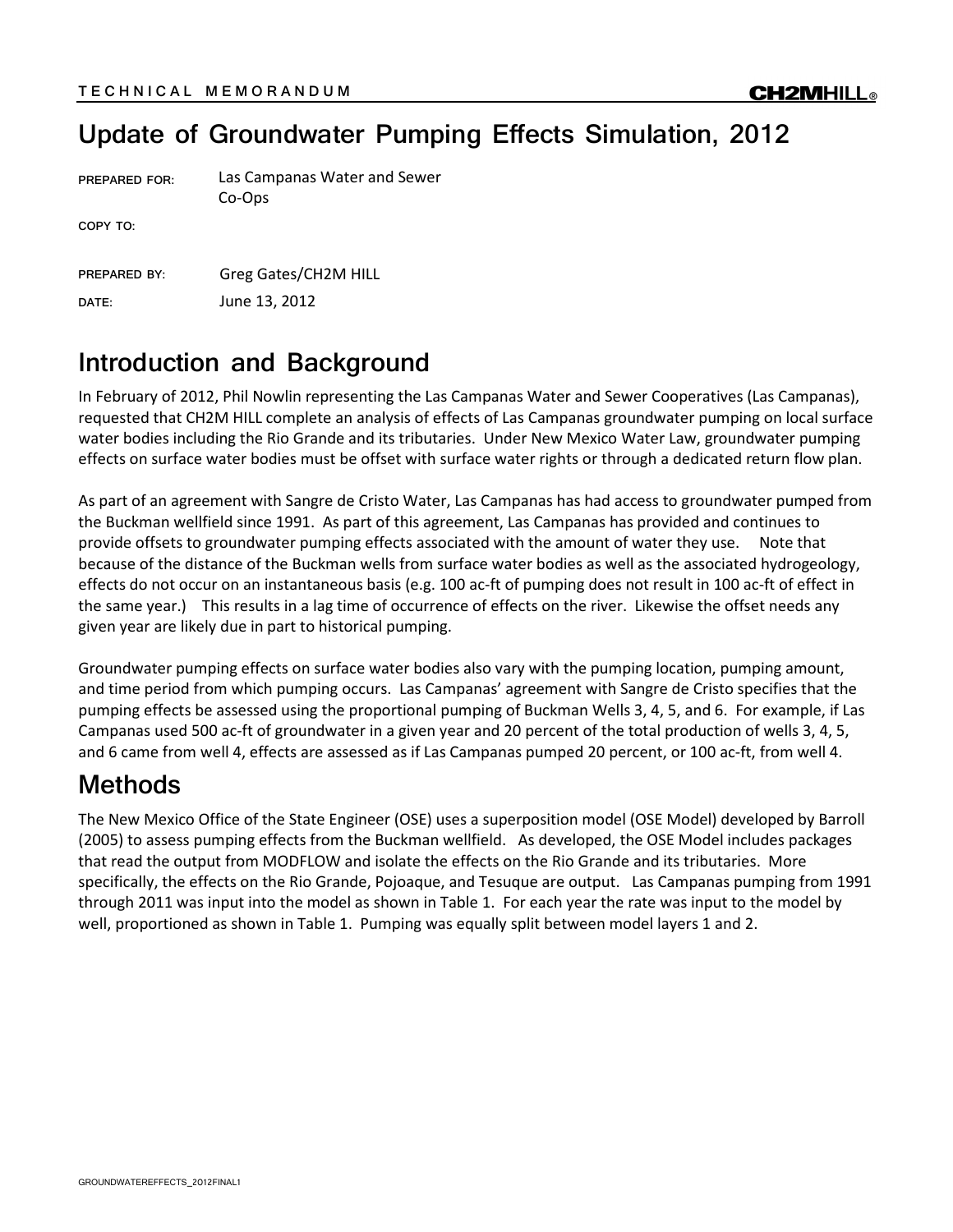|      | Las Campanas rumping and Duckman weimeid Froportion |      |                              |      |      |
|------|-----------------------------------------------------|------|------------------------------|------|------|
|      |                                                     |      | <b>Proportion (Well No.)</b> |      |      |
|      | <b>Pumping</b>                                      |      |                              |      |      |
| Year | (ac-ft)                                             | 3    | 4                            | 5    | 6    |
| 1991 | 19                                                  | 0.10 | 0.37                         | 0.06 | 0.47 |
| 1992 | 284                                                 | 0.06 | 0.27                         | 0.03 | 0.65 |
| 1993 | 451                                                 | 0.05 | 0.30                         | 0.07 | 0.58 |
| 1994 | 395                                                 | 0.06 | 0.32                         | 0.12 | 0.50 |
| 1995 | 444                                                 | 0.14 | 0.31                         | 0.15 | 0.40 |
| 1996 | 515                                                 | 0.23 | 0.24                         | 0.17 | 0.37 |
| 1997 | 501                                                 | 0.22 | 0.22                         | 0.07 | 0.49 |
| 1998 | 660                                                 | 0.23 | 0.20                         | 0.06 | 0.52 |
| 1999 | 896                                                 | 0.24 | 0.20                         | 0.00 | 0.56 |
| 2000 | 940                                                 | 0.31 | 0.16                         | 0.00 | 0.54 |
| 2001 | 949                                                 | 0.24 | 0.19                         | 0.00 | 0.57 |
| 2002 | 757                                                 | 0.17 | 0.22                         | 0.11 | 0.51 |
| 2003 | 894                                                 | 0.16 | 0.18                         | 0.11 | 0.55 |
| 2004 | 529                                                 | 0.05 | 0.26                         | 0.00 | 0.69 |
| 2005 | 462                                                 | 0.11 | 0.52                         | 0.00 | 0.37 |
| 2006 | 521                                                 | 0.13 | 0.32                         | 0.00 | 0.55 |
| 2007 | 495                                                 | 0.16 | 0.49                         | 0.00 | 0.35 |
| 2008 | 505                                                 | 0.10 | 0.80                         | 0.06 | 0.04 |
| 2009 | 477                                                 | 0.07 | 0.36                         | 0.08 | 0.49 |
| 2010 | 393                                                 | 0.21 | 0.23                         | 0.06 | 0.50 |
| 2011 | 275                                                 | 0.13 | 0.29                         | 0.00 | 0.57 |
| 2012 | $\pmb{0}$                                           | 0.05 | 0.25                         | 0.00 | 0.69 |

TABLE 1 Las Campanas Pumping and Buckman Wellfield Proportion

Note: Because water supply from 2012 on is from the Buckman Direct Diversion, future groundwater pumping is simulated as "0"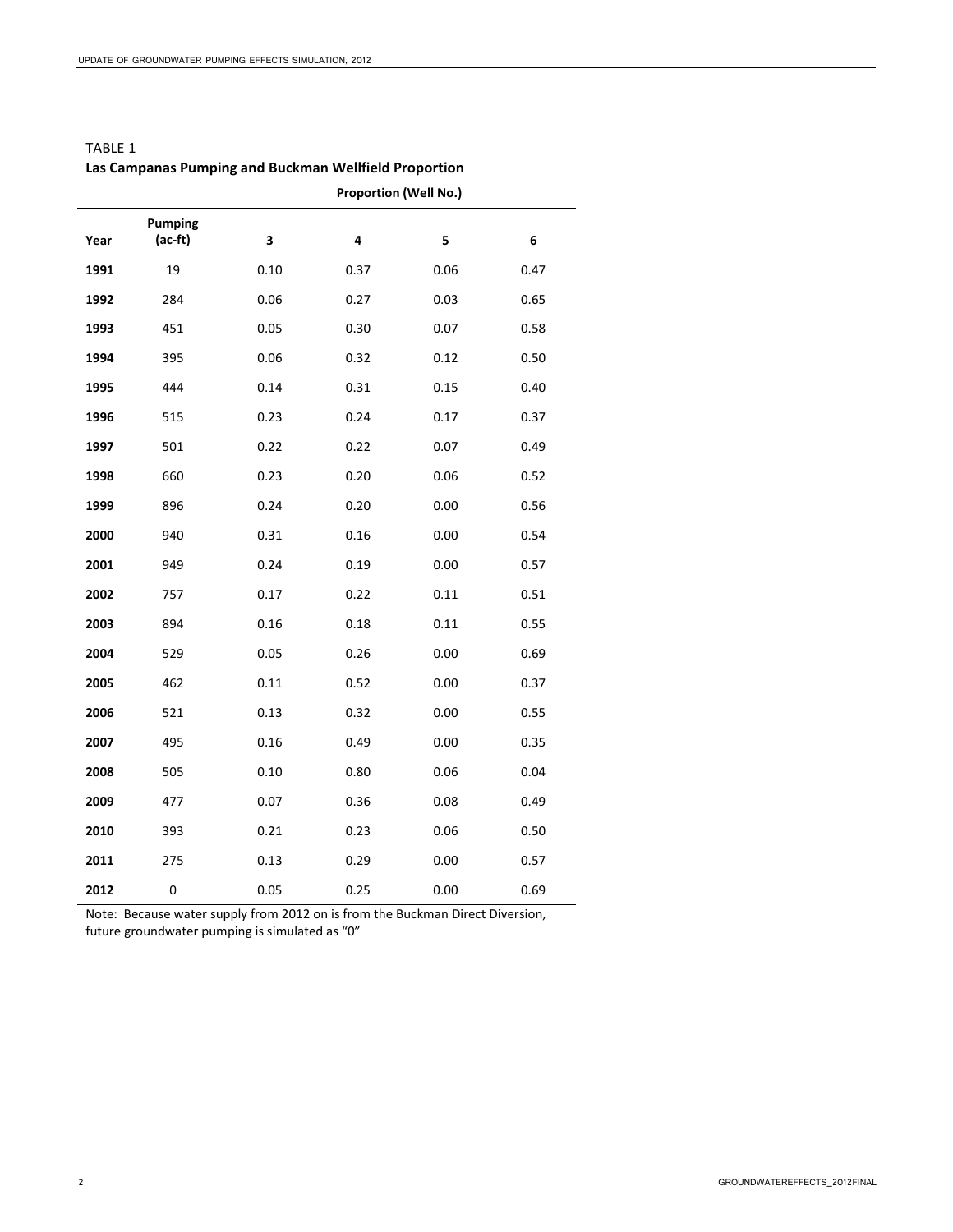### **Results**

Figure 1 presents the residual effects on the Rio Grande and its tributaries due to pumping associated with Las Campanas. As can be seen, the effects diminish rapidly once pumping ceases in 2012, dropping from about 210 acre-feet to 40 acre-feet by 2050 and less than 20 acre-feet by 2100. Table 2 shows the annual effects from 1991 to 2100.





| TABLE 2                                                        |  |
|----------------------------------------------------------------|--|
| <b>Effects of Las Campanas Pumping on Surface Water Bodies</b> |  |

|      | Pojoaque<br>(ac-ft) | <b>Tesugue</b><br>(ac-ft) | <b>Rio Grande</b><br>(ac-ft) | Total<br>(ac-ft) |
|------|---------------------|---------------------------|------------------------------|------------------|
| 1991 | 0.01                | 0.00                      | 1.08                         | 1.09             |
| 1992 | 0.14                | 0.04                      | 14.92                        | 15.09            |
| 1993 | 0.38                | 0.11                      | 33.86                        | 34.35            |
| 1994 | 0.62                | 0.19                      | 45.49                        | 46.31            |
| 1995 | 0.86                | 0.27                      | 58.89                        | 60.02            |
| 1996 | 1.11                | 0.36                      | 74.77                        | 76.23            |
| 1997 | 1.37                | 0.44                      | 86.81                        | 88.62            |
| 1998 | 1.71                | 0.53                      | 105.74                       | 107.98           |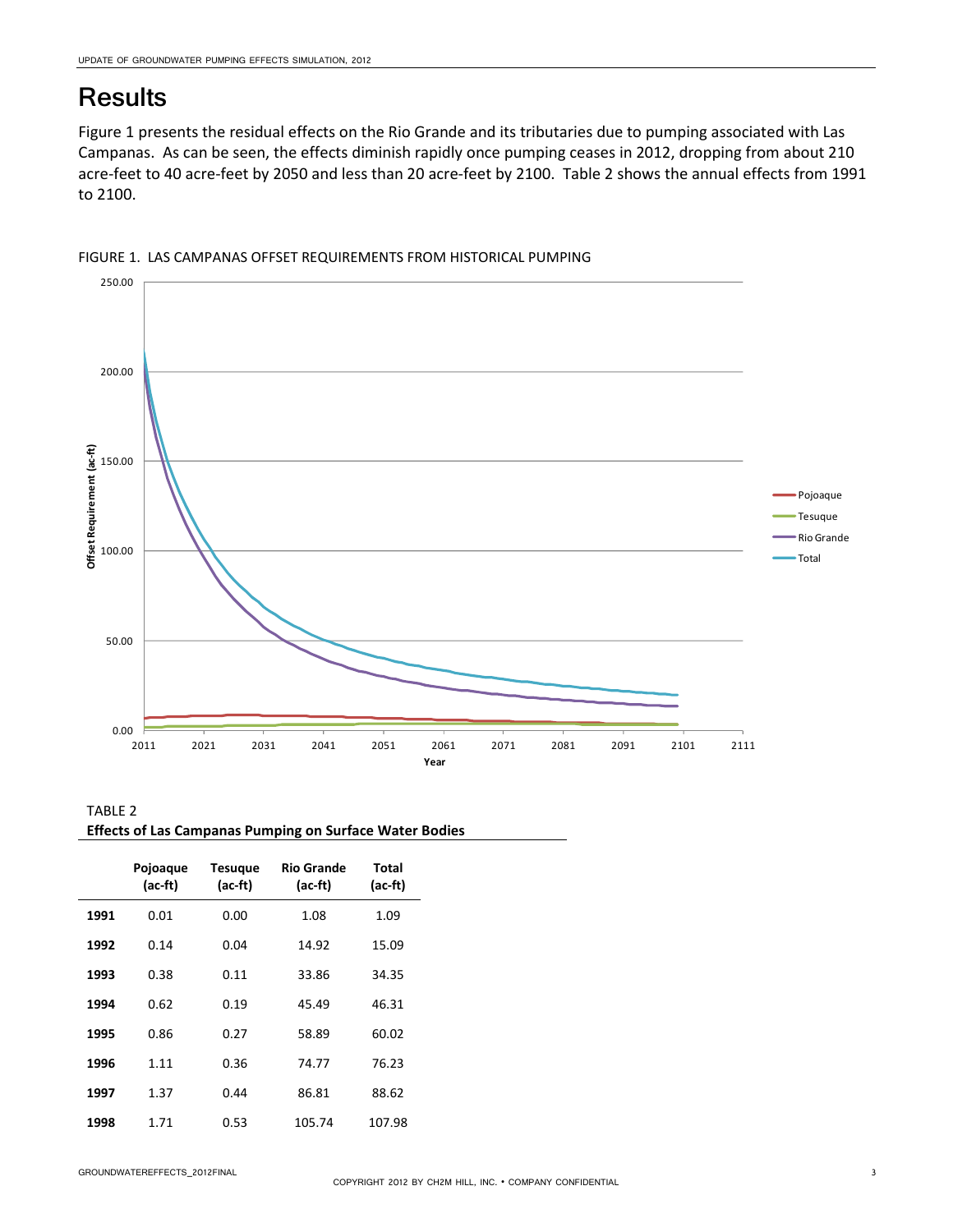| TABLE 2                                                        |
|----------------------------------------------------------------|
| <b>Effects of Las Campanas Pumping on Surface Water Bodies</b> |

|      | Pojoaque<br>(ac-ft) | Tesuque<br>(ac-ft) | Rio Grande<br>(ac-ft) | Total<br>(ac-ft) |
|------|---------------------|--------------------|-----------------------|------------------|
| 1999 | 2.18                | 0.65               | 135.32                | 138.15           |
| 2000 | 2.72                | 0.78               | 162.71                | 166.21           |
| 2001 | 3.27                | 0.93               | 184.15                | 188.35           |
| 2002 | 3.73                | 1.06               | 189.92                | 194.71           |
| 2003 | 4.21                | 1.20               | 202.34                | 207.75           |
| 2004 | 4.59                | 1.31               | 196.43                | 202.33           |
| 2005 | 4.87                | 1.39               | 199.12                | 205.38           |
| 2006 | 5.18                | 1.47               | 202.19                | 208.84           |
| 2007 | 5.50                | 1.55               | 209.47                | 216.52           |
| 2008 | 5.82                | 1.62               | 222.58                | 230.02           |
| 2009 | 6.18                | 1.70               | 218.70                | 226.58           |
| 2010 | 6.53                | 1.79               | 212.39                | 220.71           |
| 2011 | 6.83                | 1.86               | 202.03                | 210.72           |
| 2012 | 6.99                | 1.91               | 179.75                | 188.65           |
| 2013 | 7.11                | 1.94               | 163.54                | 172.60           |
| 2014 | 7.24                | 1.97               | 151.14                | 160.35           |
| 2015 | 7.38                | 2.01               | 140.66                | 150.04           |
| 2016 | 7.52                | 2.05               | 131.35                | 140.91           |
| 2017 | 7.66                | 2.09               | 122.95                | 132.70           |
| 2018 | 7.79                | 2.14               | 115.31                | 125.24           |
| 2019 | 7.92                | 2.19               | 108.33                | 118.44           |
| 2020 | 8.03                | 2.24               | 101.94                | 112.20           |
| 2021 | 8.12                | 2.29               | 96.09                 | 106.51           |
| 2022 | 8.21                | 2.35               | 90.73                 | 101.29           |
| 2023 | 8.27                | 2.40               | 85.81                 | 96.48            |
| 2024 | 8.32                | 2.46               | 81.27                 | 92.05            |
| 2025 | 8.36                | 2.51               | 77.10                 | 87.98            |
| 2026 | 8.39                | 2.57               | 73.25                 | 84.21            |
| 2027 | 8.40                | 2.63               | 69.70                 | 80.73            |
| 2028 | 8.40                | 2.68               | 66.41                 | 77.49            |
| 2029 | 8.39                | 2.74               | 63.37                 | 74.49            |
| 2030 | 8.36                | 2.79               | 60.55                 | 71.70            |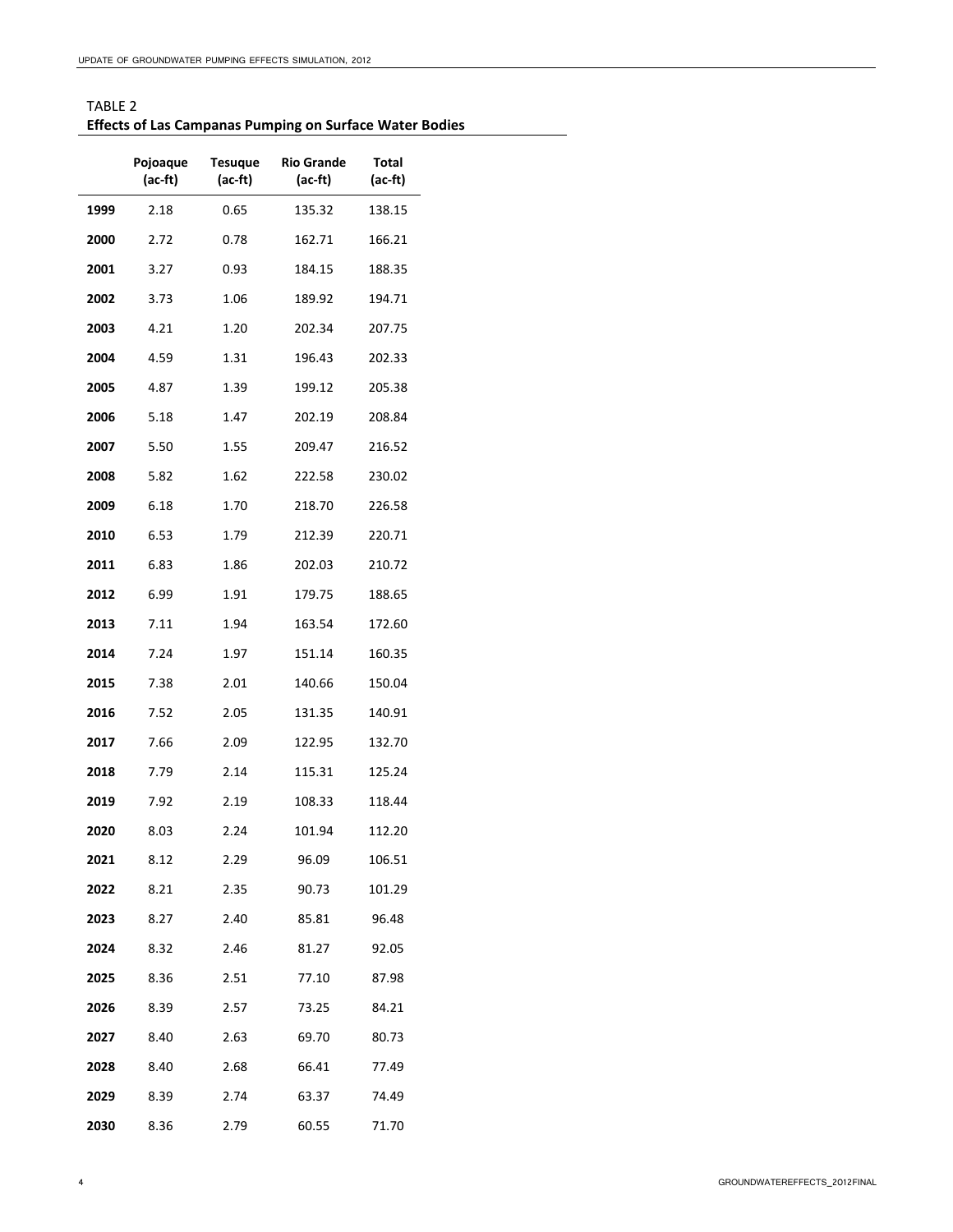| TABLE 2                                                        |
|----------------------------------------------------------------|
| <b>Effects of Las Campanas Pumping on Surface Water Bodies</b> |

|      | Pojoaque<br>(ac-ft) | Tesuque<br>(ac-ft) | <b>Rio Grande</b><br>$(ac-ft)$ | Total<br>(ac-ft) |
|------|---------------------|--------------------|--------------------------------|------------------|
| 2031 | 8.33                | 2.84               | 57.93                          | 69.10            |
| 2032 | 8.29                | 2.90               | 55.49                          | 66.67            |
| 2033 | 8.24                | 2.95               | 53.22                          | 64.41            |
| 2034 | 8.19                | 3.00               | 51.11                          | 62.29            |
| 2035 | 8.13                | 3.05               | 49.14                          | 60.31            |
| 2036 | 8.06                | 3.09               | 47.29                          | 58.44            |
| 2037 | 7.99                | 3.14               | 45.56                          | 56.69            |
| 2038 | 7.91                | 3.18               | 43.95                          | 55.04            |
| 2039 | 7.83                | 3.22               | 42.44                          | 53.49            |
| 2040 | 7.75                | 3.26               | 41.01                          | 52.02            |
| 2041 | 7.66                | 3.30               | 39.67                          | 50.63            |
| 2042 | 7.57                | 3.33               | 38.41                          | 49.32            |
| 2043 | 7.48                | 3.37               | 37.23                          | 48.08            |
| 2044 | 7.39                | 3.40               | 36.10                          | 46.89            |
| 2045 | 7.29                | 3.43               | 35.05                          | 45.77            |
| 2046 | 7.20                | 3.46               | 34.05                          | 44.71            |
| 2047 | 7.11                | 3.49               | 33.10                          | 43.69            |
| 2048 | 7.01                | 3.51               | 32.20                          | 42.72            |
| 2049 | 6.91                | 3.53               | 31.35                          | 41.80            |
| 2050 | 6.82                | 3.55               | 30.54                          | 40.91            |
| 2051 | 6.72                | 3.57               | 29.77                          | 40.07            |
| 2052 | 6.63                | 3.59               | 29.04                          | 39.26            |
| 2053 | 6.54                | 3.60               | 28.34                          | 38.48            |
| 2054 | 6.44                | 3.62               | 27.68                          | 37.74            |
| 2055 | 6.35                | 3.63               | 27.05                          | 37.02            |
| 2056 | 6.26                | 3.64               | 26.44                          | 36.34            |
| 2057 | 6.17                | 3.65               | 25.86                          | 35.67            |
| 2058 | 6.07                | 3.66               | 25.30                          | 35.04            |
| 2059 | 5.99                | 3.66               | 24.77                          | 34.42            |
| 2060 | 5.90                | 3.67               | 24.26                          | 33.83            |
| 2061 | 5.81                | 3.67               | 23.77                          | 33.25            |
| 2062 | 5.72                | 3.67               | 23.31                          | 32.70            |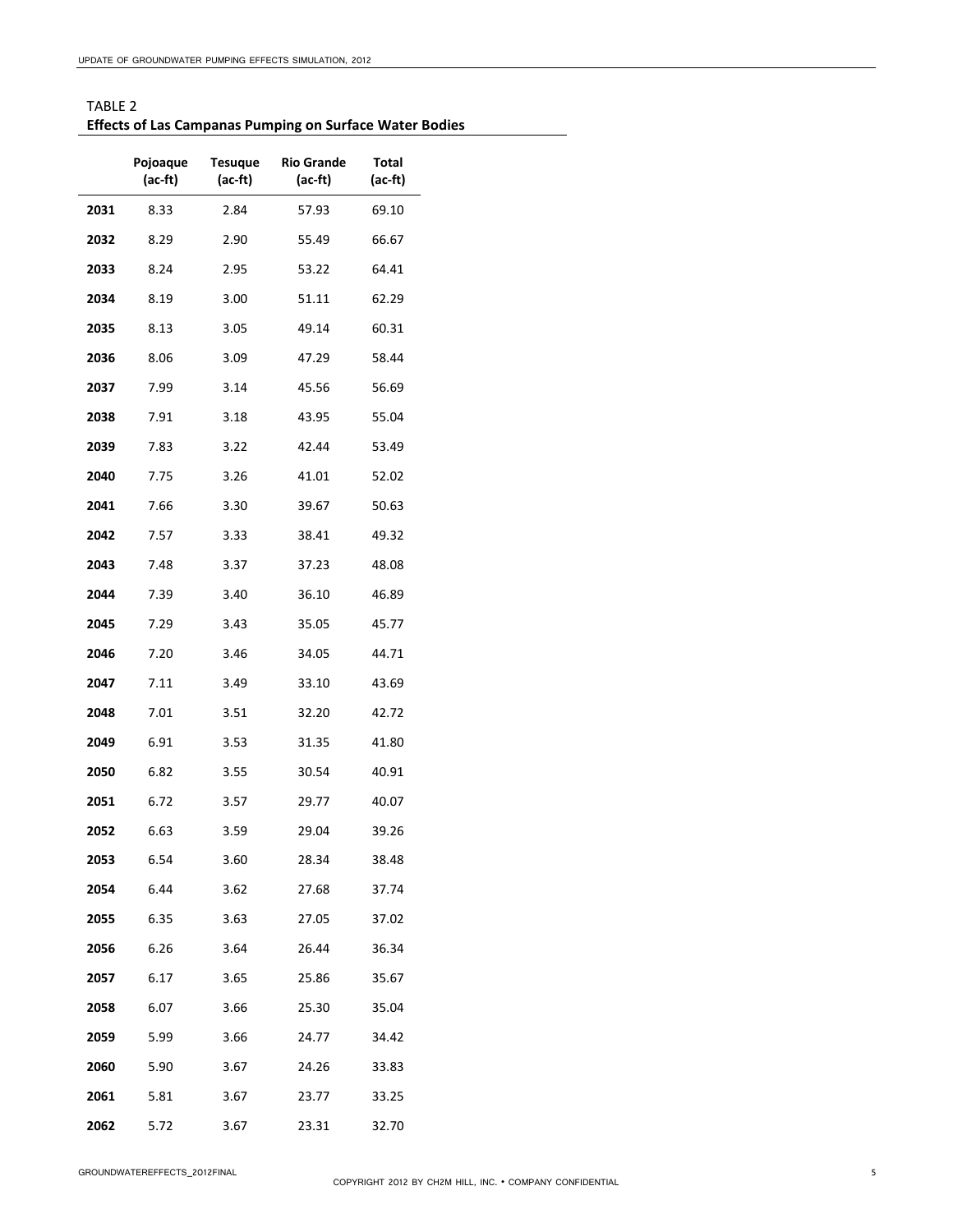| TABLE 2                                                        |
|----------------------------------------------------------------|
| <b>Effects of Las Campanas Pumping on Surface Water Bodies</b> |

|      | Pojoaque<br>(ac-ft) | Tesuque<br>(ac-ft) | <b>Rio Grande</b><br>(ac-ft) | Total<br>(ac-ft) |
|------|---------------------|--------------------|------------------------------|------------------|
| 2063 | 5.64                | 3.67               | 22.85                        | 32.17            |
| 2064 | 5.56                | 3.67               | 22.42                        | 31.65            |
| 2065 | 5.47                | 3.67               | 22.00                        | 31.14            |
| 2066 | 5.39                | 3.67               | 21.60                        | 30.66            |
| 2067 | 5.31                | 3.66               | 21.21                        | 30.18            |
| 2068 | 5.23                | 3.66               | 20.84                        | 29.73            |
| 2069 | 5.16                | 3.65               | 20.48                        | 29.28            |
| 2070 | 5.08                | 3.64               | 20.13                        | 28.85            |
| 2071 | 5.00                | 3.63               | 19.79                        | 28.43            |
| 2072 | 4.93                | 3.62               | 19.46                        | 28.02            |
| 2073 | 4.86                | 3.61               | 19.15                        | 27.62            |
| 2074 | 4.79                | 3.60               | 18.84                        | 27.23            |
| 2075 | 4.72                | 3.59               | 18.55                        | 26.86            |
| 2076 | 4.65                | 3.58               | 18.26                        | 26.49            |
| 2077 | 4.58                | 3.57               | 17.98                        | 26.13            |
| 2078 | 4.51                | 3.55               | 17.71                        | 25.78            |
| 2079 | 4.45                | 3.54               | 17.45                        | 25.43            |
| 2080 | 4.39                | 3.52               | 17.19                        | 25.10            |
| 2081 | 4.32                | 3.51               | 16.94                        | 24.77            |
| 2082 | 4.26                | 3.49               | 16.70                        | 24.45            |
| 2083 | 4.20                | 3.47               | 16.47                        | 24.14            |
| 2084 | 4.14                | 3.46               | 16.24                        | 23.84            |
| 2085 | 4.08                | 3.44               | 16.02                        | 23.54            |
| 2086 | 4.03                | 3.42               | 15.80                        | 23.25            |
| 2087 | 3.97                | 3.40               | 15.59                        | 22.96            |
| 2088 | 3.91                | 3.39               | 15.38                        | 22.68            |
| 2089 | 3.86                | 3.37               | 15.18                        | 22.41            |
| 2090 | 3.81                | 3.35               | 14.99                        | 22.14            |
| 2091 | 3.75                | 3.33               | 14.80                        | 21.88            |
| 2092 | 3.70                | 3.31               | 14.61                        | 21.62            |
| 2093 | 3.65                | 3.29               | 14.43                        | 21.37            |
| 2094 | 3.60                | 3.27               | 14.25                        | 21.12            |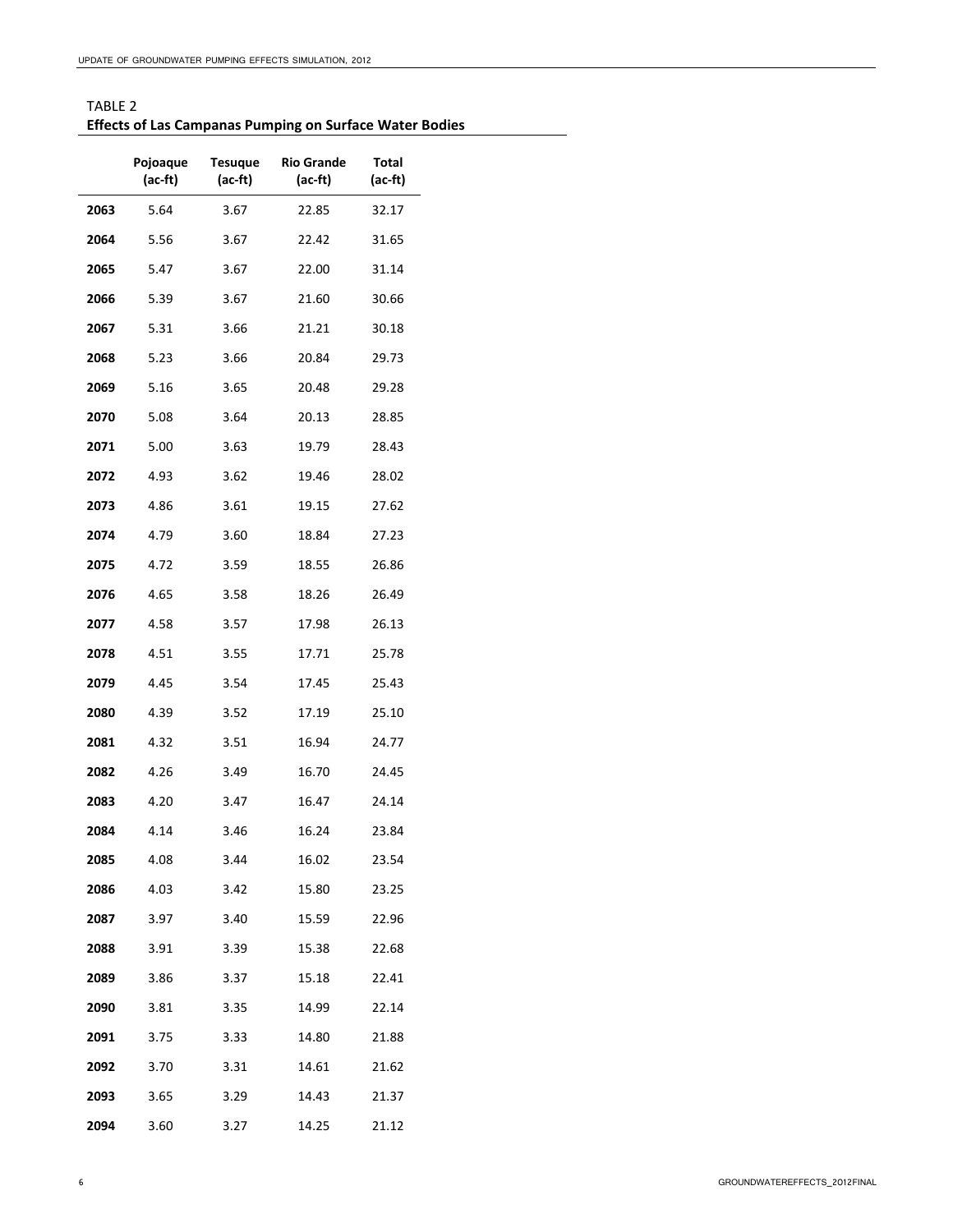| TABLE 2                                                        |
|----------------------------------------------------------------|
| <b>Effects of Las Campanas Pumping on Surface Water Bodies</b> |

|      | Pojoaque<br>(ac-ft) | <b>Tesuque</b><br>(ac-ft) | <b>Rio Grande</b><br>(ac-ft) | Total<br>(ac-ft) |
|------|---------------------|---------------------------|------------------------------|------------------|
| 2095 | 3.55                | 3.25                      | 14.08                        | 20.88            |
| 2096 | 3.51                | 3.23                      | 13.90                        | 20.64            |
| 2097 | 3.46                | 3.21                      | 13.74                        | 20.41            |
| 2098 | 3.41                | 3.19                      | 13.58                        | 20.18            |
| 2099 | 3.37                | 3.17                      | 13.42                        | 19.95            |
| 2100 | 3.33                | 3.14                      | 13.26                        | 19.73            |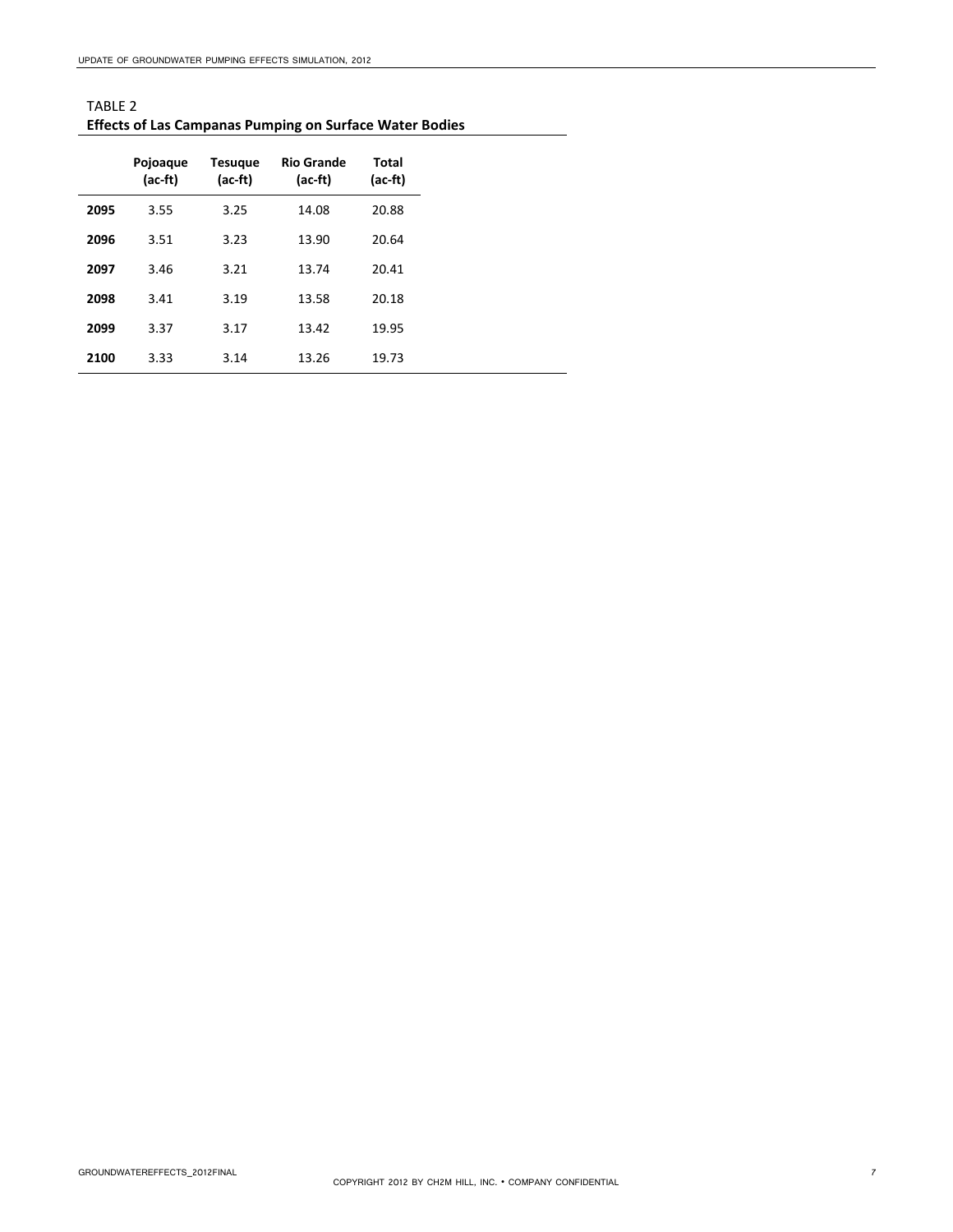#### Golf and Residential Use

Table 3 presents the historical Las Campanas groundwater pumping for golf and residential. In total 72 percent of all Las Campanas groundwater production was for irrigation of the golf courses with 28 percent for residential and commercial use.

#### TABLE 3

| Historical Las Campanas Pumping Data |       |             |        |
|--------------------------------------|-------|-------------|--------|
|                                      | Golf  | Residential | Total  |
| 1991                                 | 14    | 5           | 19     |
| 1992                                 | 274   | 10          | 284    |
| 1993                                 | 437   | 13          | 450    |
| 1994                                 | 360   | 35          | 395    |
| 1995                                 | 397   | 47          | 444    |
| 1996                                 | 512   | 3           | 515    |
| 1997                                 | 345   | 156         | 500    |
| 1998                                 | 535   | 125         | 660    |
| 1999                                 | 719   | 177         | 895    |
| 2000                                 | 672   | 268         | 939    |
| 2001                                 | 744   | 204         | 948    |
| 2002                                 | 545   | 212         | 757    |
| 2003                                 | 753   | 141         | 893    |
| 2004                                 | 289   | 240         | 529    |
| 2005                                 | 223   | 239         | 462    |
| 2006                                 | 285   | 236         | 521    |
| 2007                                 | 244   | 251         | 495    |
| 2008                                 | 250   | 255         | 505    |
| 2009                                 | 189   | 288         | 477    |
| 2010                                 | 117   | 276         | 393    |
| 2011                                 | 228   | 46          | 275    |
| <b>TOTALS</b>                        | 8,131 | 3,224       | 11,355 |